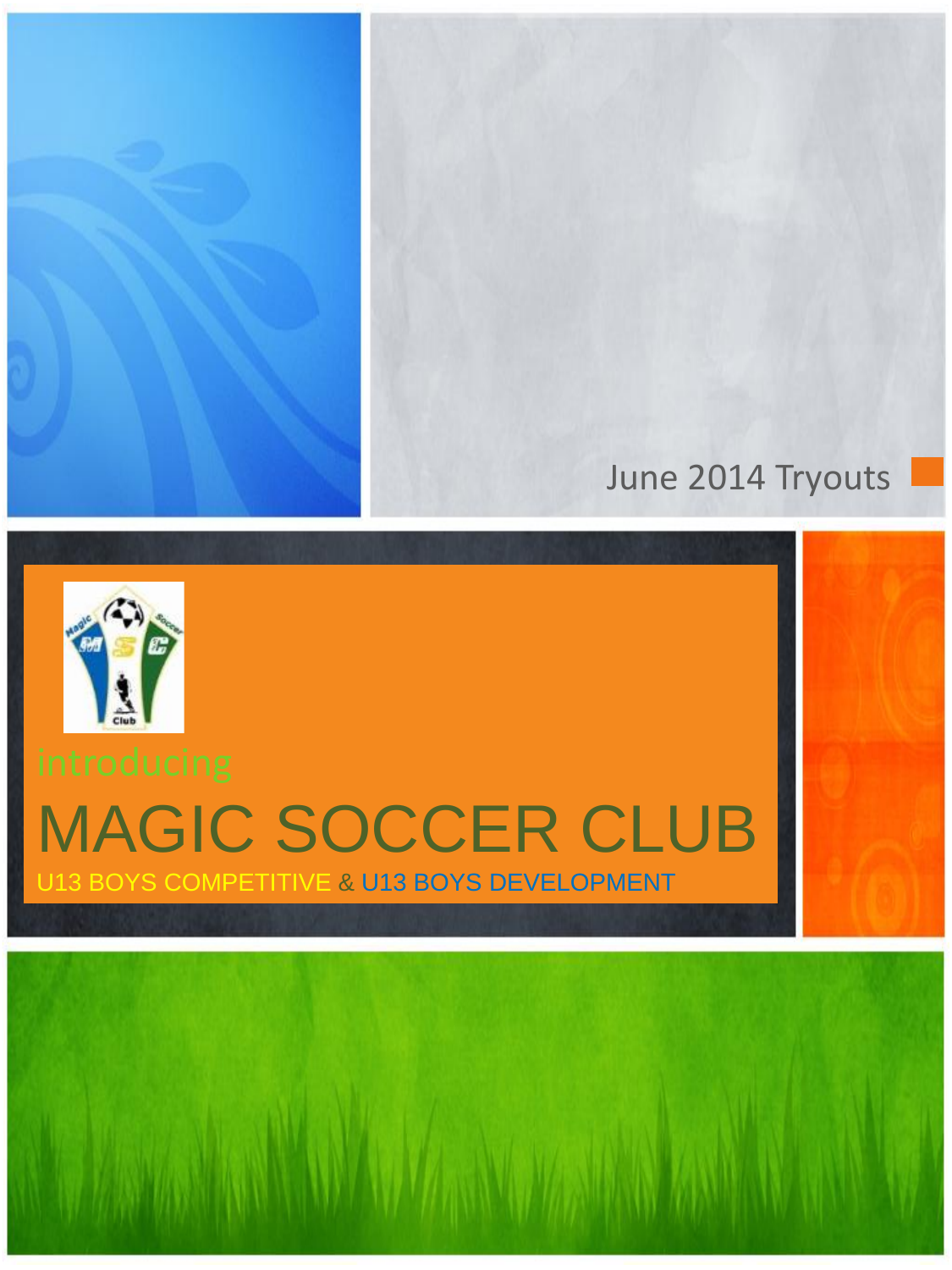### **Who are we?**

A truly professional organization of International coaches from Venezuela, Colombia, Brazil, Ecuador, Peru, Chile, Argentina, Mexico, Germany, Greece, Ghana, Macedonia, Trinidad and Tobago, and the USA.

Jonothon Marquez (Club Director) established the club in 2005 after a successful professional soccer career in Venezuela. It is truly the World Cup of clubs by bringing in the influence and teachings of so many different cultures and player experiences. With over 30 area teams and instructing over 300 regional players we have quickly gained recognition as one of the top clubs for player development within Missouri.

Adding the competitive division to the club just a few years back is now giving us a chance to also be known for our team development. Just this past season Magic Soccer Club placed 80% of its teams in  $1<sup>st</sup>$  or  $2<sup>nd</sup>$  place for league in addition to multiple  $1<sup>st</sup>$  &  $2<sup>nd</sup>$  place finishes at Regional tournaments. Jonothon provides professional training, professional experience, and a clear system to put in place for player and team success. His club and programs got him recognized as one of Springfield Business Journals 40 under 40 most influential to the area this past spring.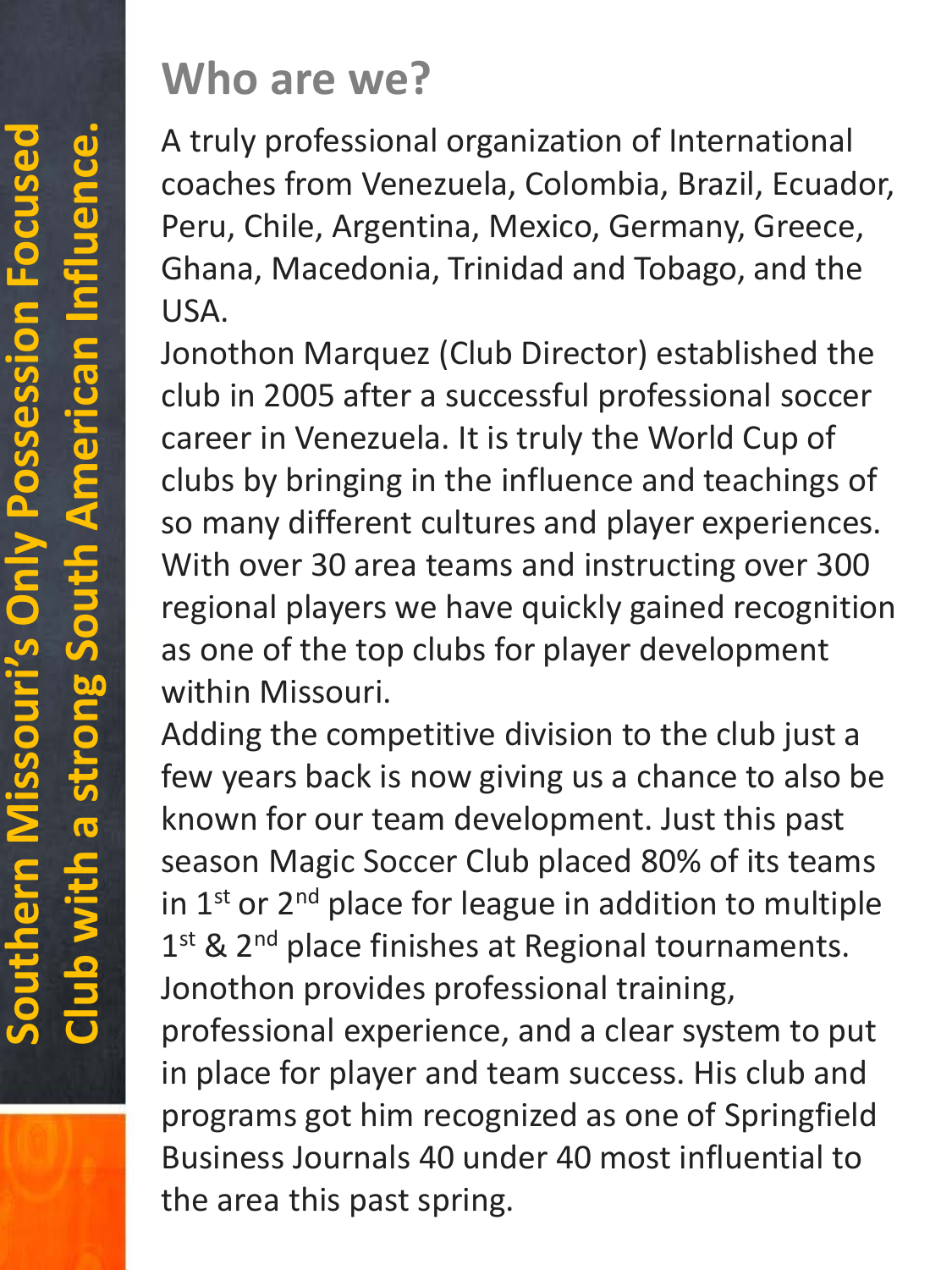## **U13 Teams for 2014/2015**

- "Yellow" is our competitive side of the club, focused on the advanced development of our players.
- Requires 2 team training sessions minimum per week
- Requires 1 night of South American Foot skills sessions
- We play in Competitive leagues (Tulsa, St. Louis or KC)
- Regional Tournament/Showcase play within 5 hour radius
- Team will compete in Missouri State Cup play
- Designed program for players who want to play and compete at the High School Varsity level, College Level, PDL or MLS Pro.
- Foot skill sessions for Yellow teams is handled by Club Director former International Professional, and USSF National "D" licensed coach – Jonothon Marquez
- Team training, team coaching, fitness and college preparedness/recruiting is handled by USSF National "D" licensed coach – Brian Russell
- "Blue" is our development side of the club, focused on the development of our future soccer players.
- Requires 2 team training sessions per week
- "Suggested" 1 night of South American Foot skills sessions
- We play in the Lake Country local league.
- 1 or 2 Local tournaments may be possible depending on team
- I - Designed program for multi sport players, those who just want to play and compete at the High School Varsity level, or those who want to work towards making a "Yellow" team.

We successfully moved 4 players up from Blue to Yellow just in this past year.

 **Yellow Magic U13 "Boys" Competitive**

י<br>י **Magic U13 "Boys" Blue Development**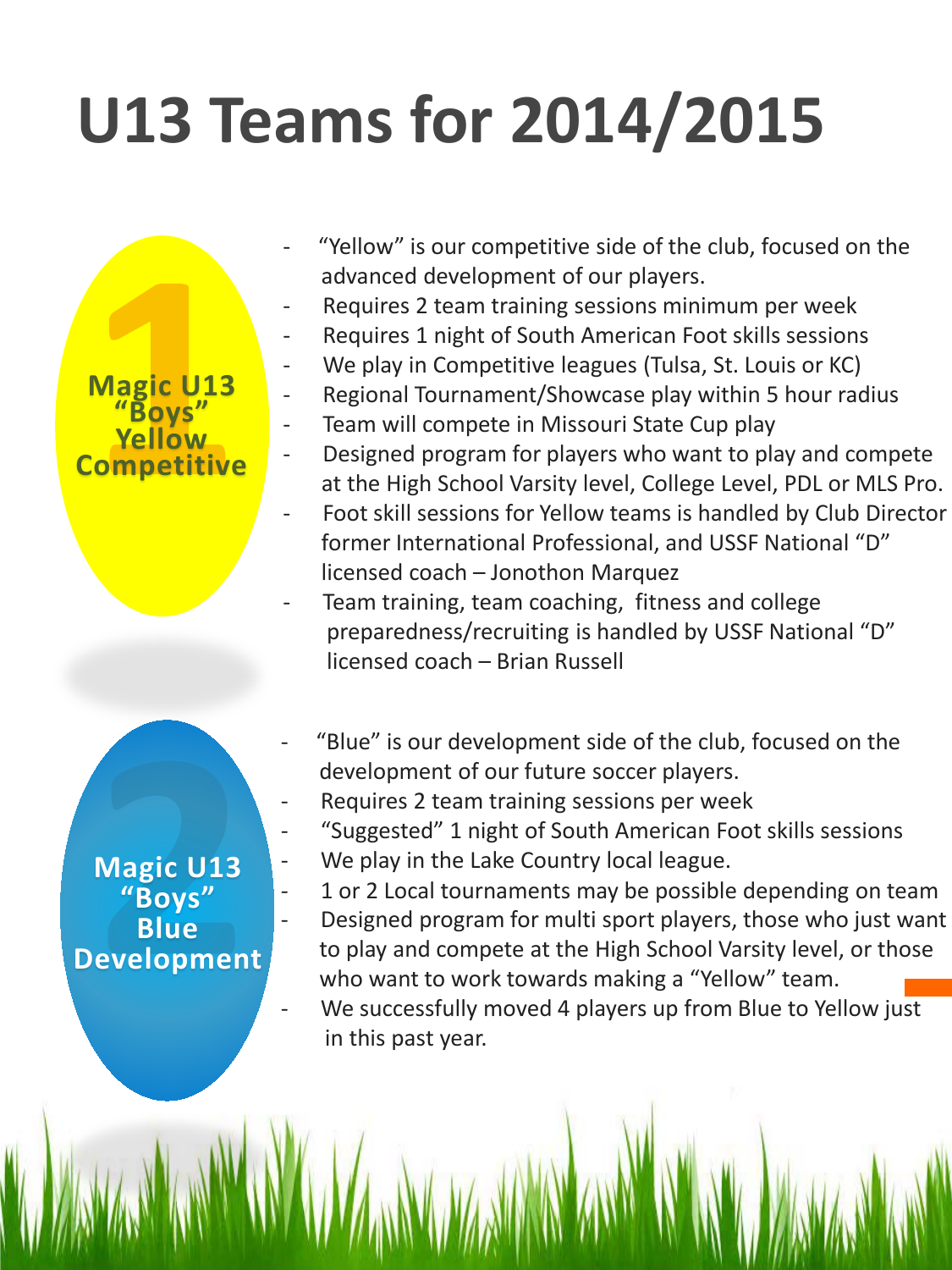**Exciting transitions within numerous age groups going competitive with Magic Soccer Club.**

#### So how did this specific age group do the past 12 months under Coach Brian Russell?

- *1st Season together was Spring 2013 in which we went undefeated as Champions in the 2nd division*

*- 2nd Season(Fall 2013)we moved into "A" division and went 7-1-0 taking 2nd place*

*- This Spring (only 3rd season together) we moved up to 11 vs. 11 and exclusively did tournament play to get 11 vs. 11 experience for next fall as a U13 team*

**WAR ARAN** 

- *- Kansas City Invitational 1st Place*
- *- NORCO – St. Louis tournament 1st Place*
- *- Lake Country– Springfield 2nd Place*
- *- Tony Glavin – St. Louis (lost to Champion Norco 2-1)*
- *- Kansas City May 2014 – (lost to Champion Summit SC 2-1)*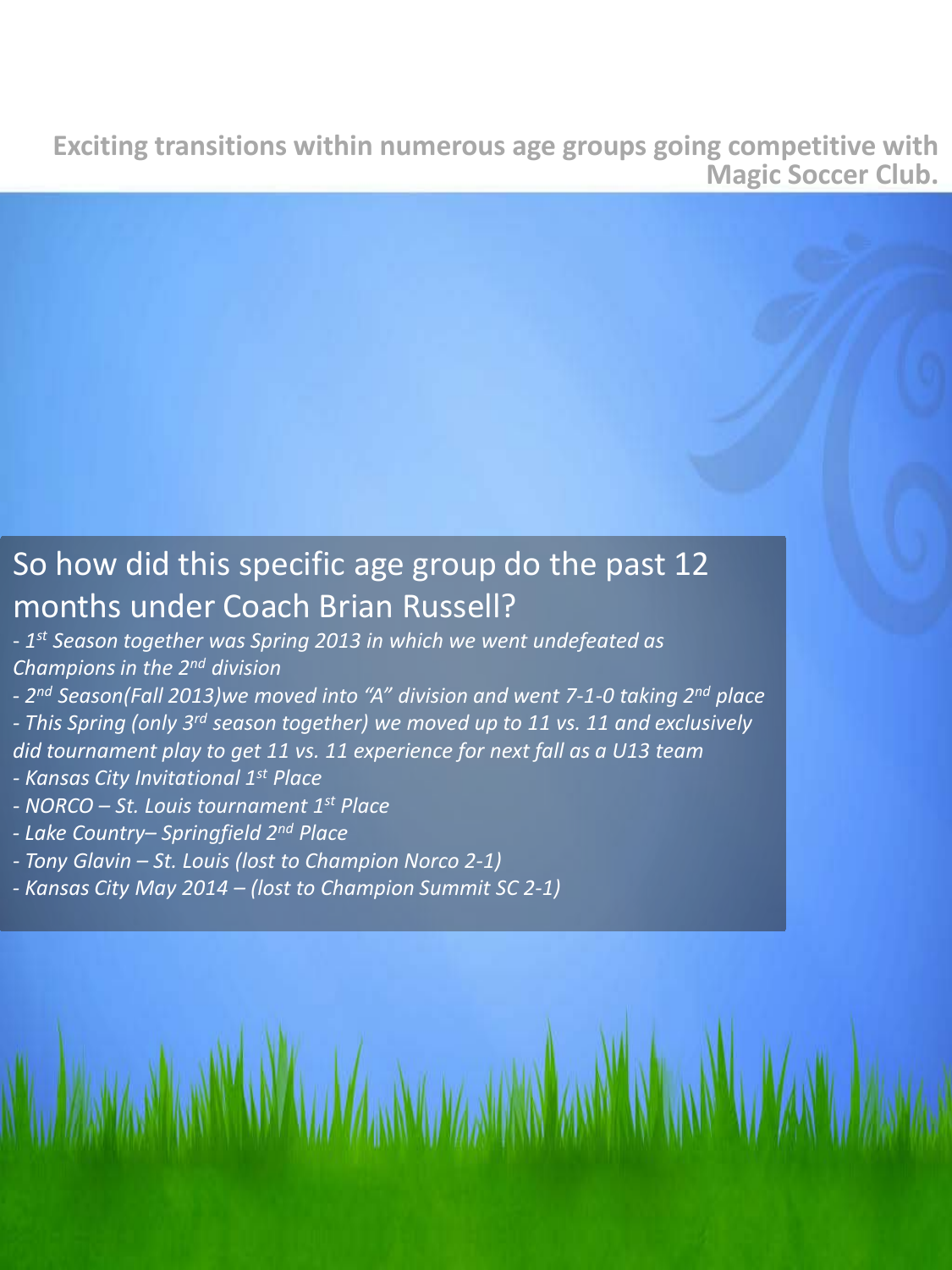# **So when are U13 Boys Tryouts?**

Monday June  $16^{th}$  @ 7:00 - 8:30 pm and

Wednesday June  $18^{th}$  @ 7:00 - 8:30 pm

# **So where are U13 Tryouts?**

Lake Country Soccer – Springfield, Missouri "South Fields"(South of the Soccer Building)

### **So what is U13?**

Born prior to August 1, 2001

### **Do I register?**

Please register by visiting the club website at [www.sgfmagicsoccer.com](http://www.sgfmagicsoccer.com/) "AND" please also E-mail Coach at: [mambacoach@sbcglobal.net](mailto:mambacoach@sbcglobal.net) with your questions, and player information



- *Teams for ages 3 – 23*
- *Boys and Girls teams*
- *Recreational, Development and Competitive*
- *Teams for all commitment and skill levels*
- *Reasonable costs with numerous payment options*
- *NO binding contracts*
- *Financial Scholarships available*
- *NO player turned away due to financial hardship*
- *Nike Equipment Club using only the best*
- *Magic SC Winter Skill Camps*
- *Magic SC Summer Skill Camps*
	- *Magic SC Juggling Clubs*
- *College Recruitment programs to help High School players get seen and introduced*
	- *High School seminars on the importance of academics and athletics for the college bound player*

For U13 Boys Questions Brian J. Russell 417-844-6794 For any additional questions e-mail jonothon@sgfmagicsoccer.com